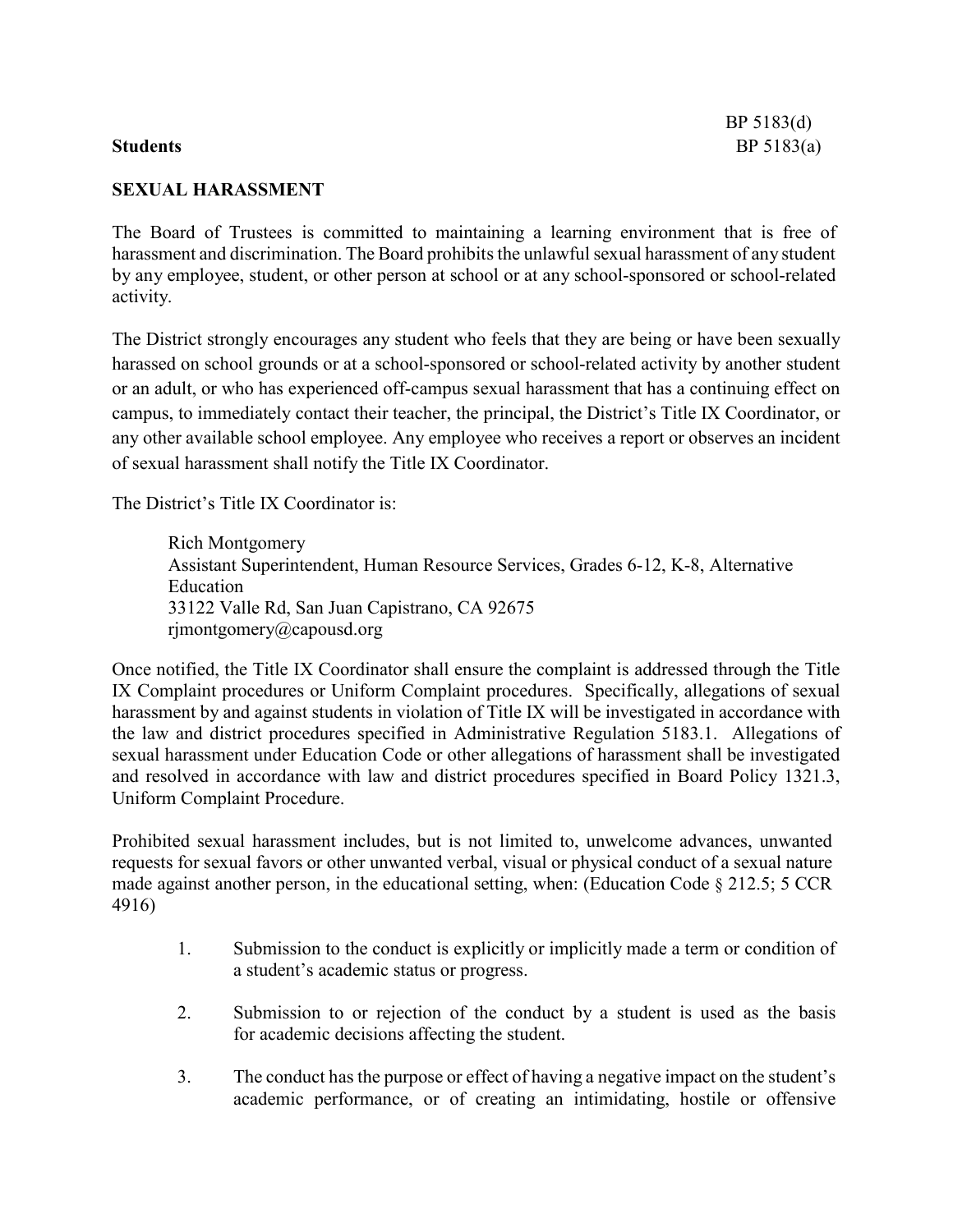BP 5183(d)

educational environment.

4. Submission to or rejection of the conduct by the student is used as the basis for any decision affecting the student regarding benefits and services, honors, programs, or activities available at or through any District program or activity.

Examples of types of conduct that may constitute sexual harassment in particular circumstances include, but are not limited to:

- 1. Unwelcome leering, sexual flirtations or propositions
- 2. Sexual slurs, epithets, threats, verbal abuse, derogatory comments or sexually degrading descriptions
- 3. Graphic verbal comments about an individual's body, or overly personal conversation
- 4. Sexual jokes, notes, stories, drawings, pictures or gestures, or computergenerated images of a sexual nature
- 5. Spreading sexual rumors
- 6. Teasing or sexual remarks about students enrolled in a predominately singlegender class
- 7. Massaging, grabbing, fondling, stroking or brushing the body
- 8. Touching an individual's body or clothes in a sexual way
- 9. Purposefully cornering or blocking normal movements
- 10. Displaying sexually suggestive objects
- 11. Sexual assault, sexual battery, or sexual coercion
- 12. Electronic communications containing comments, words, or images described above

If, after investigation it is determined a student engaged in sexual harassment of anyone atschool or a school-related activity, the student shall be subject to disciplinary action. For students in grades K-3, this disciplinary action shall depend on the maturity of the students and the circumstances involved. For students in grades 4-12, the disciplinary action may include, but is not limited to, suspension or expulsion.

The District prohibits retaliatory behavior against any complainant or any participant in the complaint process. Information related to a complaint of sexual harassment shall be kept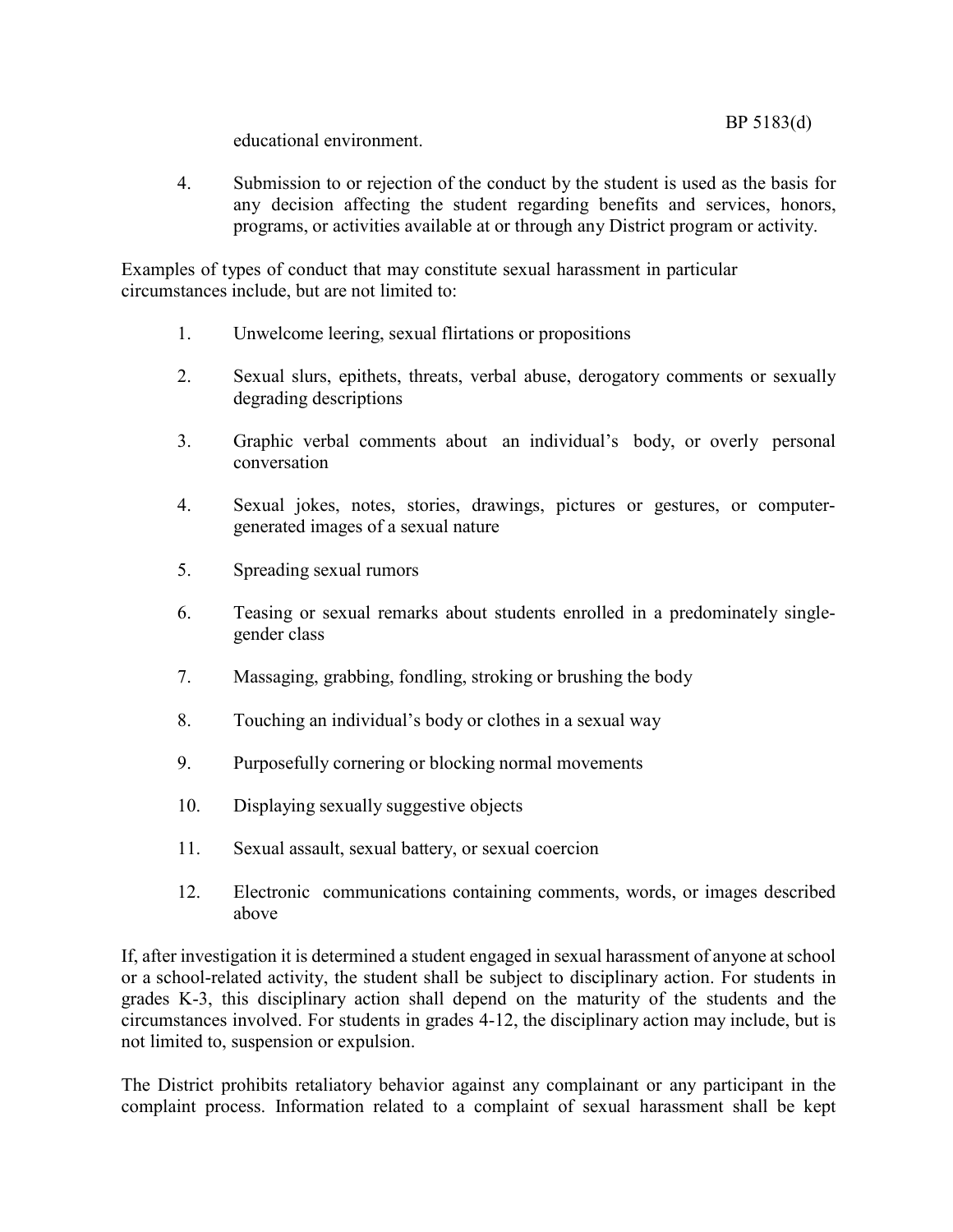### BP 5183(d)

confidential to the extent possible, within legal constraints and individuals involved in the investigation of such a complaint shall not discuss related information outside the investigation process.

The Superintendent or designee shall take appropriate actions to reinforce the District's sexual harassment policy.

## Record-keeping

The Superintendent or designee shall maintain a record of all reported cases of sexual harassment to enable the District to monitor, address, and prevent repetitive harassing behavior in District schools in accordance with legal requirements.

*Legal Reference: EDUCATION CODE 200-262.4 Prohibition of discrimination on the basis of sex 48900 Grounds for suspension or expulsion 48900.2 Additional grounds for suspension or expulsion; sexual harassment 48904 Liability of parent/guardian for willful student misconduct 48980 Notice at beginning of term*

*CIVIL CODE*

*51.9 Liability for sexual harassment; business, service and professional relationships 1714.1 Liability of parents/guardians for willful misconduct of minor GOVERNMENT CODE 12950.1 Sexual harassment training CODE OF REGULATIONS, TITLE 5 4600-4687 Uniform complaint procedures 4900-4965 Nondiscrimination in elementary and secondary education programs UNITED STATES CODE, TITLE 20 1221 Application of laws 1232g Family Educational Rights and Privacy Act 1681-1688 Title IX, discrimination UNITED STATES CODE, TITLE 42 1983 Civil action for deprivation of rights 2000d-2000d-7 Title VI, Civil Rights Act of 1964 CODE OF FEDERAL REGULATIONS, TITLE 3499.1-99.67 Family Educational Rights and Privacy 106.1-106.71 Nondiscrimination on the basis of sex in education programs*

*Management Resources: CSBA PUBLICATIONS Providing a Safe, Nondiscriminatory School Environment for Transgender and Gender- Nonconforming Students, Policy Brief, February 2014 Safe Schools: Strategies for Governing Boards to Ensure Student Success, 2011 U.S. DEPARTMENT OF EDUCATION, OFFICE FOR CIVIL RIGHTS PUBLICATIONS Q&A on Campus Sexual Misconduct, September 2017 Examples of Policies and Emerging Practices for Supporting Transgender Students, May 2016 Dear Colleague Letter: Title IX Coordinators, April 2015 Sexual Harassment: It's Not Academic, September 2008*

*Revised Sexual Harassment Guidance: Harassment of Students by School Employees, Other*